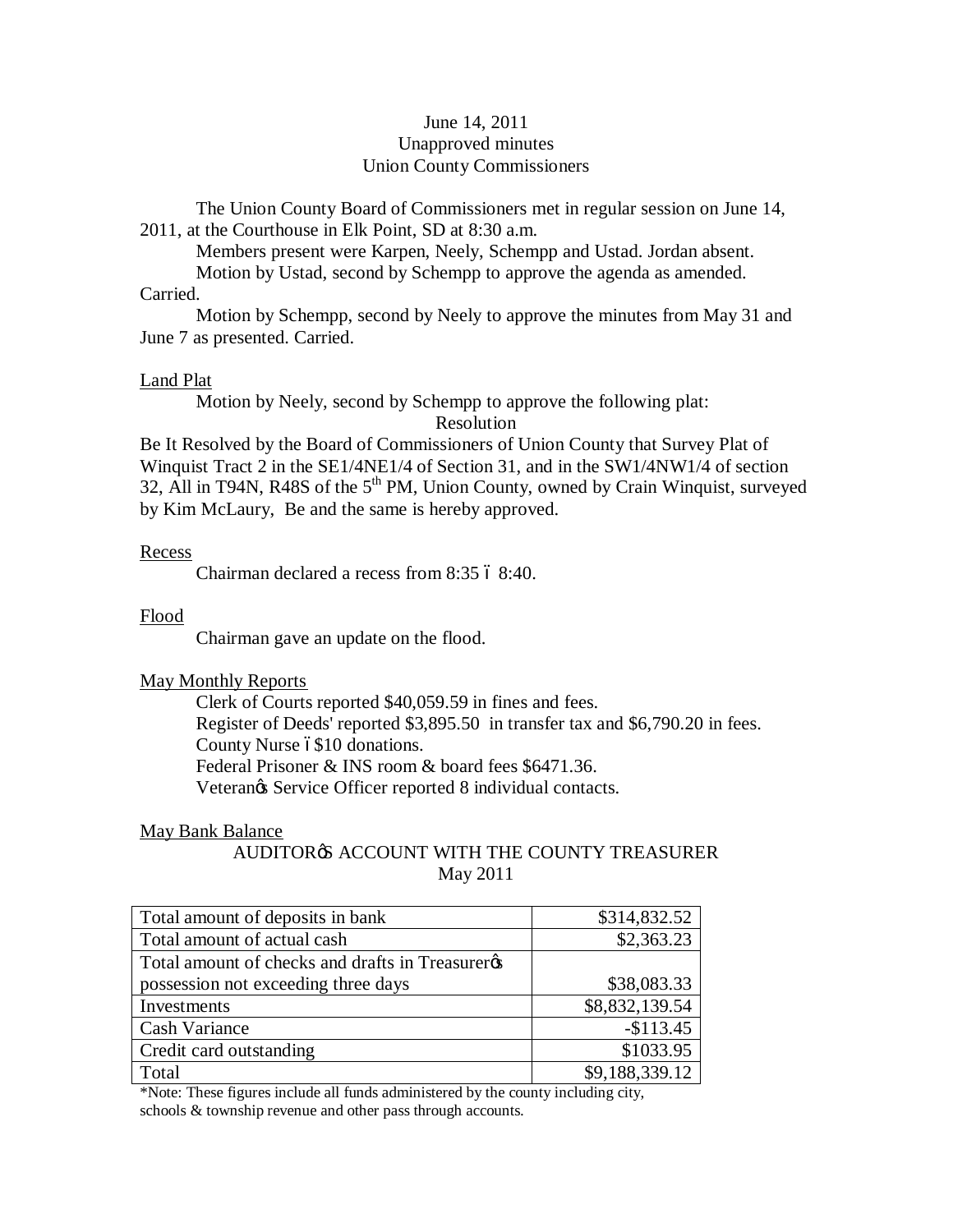### Fuel Quote

Motion by Ustad, second by Schempp to approve the fuel quote from SE Farmers Elevator Coop for \$3.555 per gallon for 8,500 gallons unleaded delivered to Elk Point Maintenance Shop.

#### Surplus

Motion by Ustad, second by Neely to declare the Weed 2000 Polaris 6X6 as surplus and traded-in on June 7, 2011. Carried.

#### District Meeting

Board determined to host the 8-county district meeting in Beresford on June 30.

#### Recess

Board declared a recess from 9:09 to 9:14.

#### Register of Deeds

Register of Deeds Foltz met with the board to discuss the \$1.00 fee required to file the oath for the special deputies and other flood related law enforcement personnel. Motion by Ustad, second by Schempp to waive the \$1.00 filing fee for the flood-related law enforcement. Carried. Foltz also requested advice on how to handle if some of the charges she allows for arenot paid before month end. States Attorney Miller will advise her on that matter.

### $2<sup>nd</sup>$  Hearing for Ordinance UCC2011-002

Motion by Schempp, second by Neely to approve the following ordinance. Carried.

#### **Ordinance #UCC 2011-002 Dakota Dunes CID Curfew**

A. Curfew hours. No minor under the age of fourteen (14) years shall be or remain in or upon the public streets, alleys, parks, playgrounds, public grounds, public places, public buildings, public places of amusement and entertainment, vacant lots, in a vehicle or other unsupervised public places within the boundaries of any Improvement District (under SDCL 7-25A), located in Union County, South Dakota, between the hours of ten p.m. and six a.m. of the following day. B. No minor fourteen (14) or fifteen (15) years of age shall be or remain in or upon the public streets, alleys, parks, playgrounds, public grounds, public places, public buildings, public places of amusement and entertainment, vacant lots, in a vehicle or other unsupervised public places within the boundaries of any Improvement District (under SDCL 7-25A), located in Union County, South Dakota, between the hours of eleven p.m. and six a.m. of the following day. C. No minor sixteen (16) or seventeen (17) years of age shall be or remain in or upon the public streets, alleys, parks, playgrounds, public grounds, public places, public buildings, public places of amusement and entertainment, vacant lots, in a vehicle or other unsupervised public places within the boundaries of any Improvement District (under SDCL 7-25A), located in Union County, South Dakota, between the hours of midnight and six a.m. of the following day. D. Responsibility of Parent. It is unlawful for the parents, guardian, or other adult person having the care and custody of the minor under the age of eighteen (18) years to knowingly permit such minor to be or remain in or upon the public streets and places identified in subsections A, B and C above of this section within the Union County limits during the times referenced in subsections A, B and C of this ordinance, except when the minor is accompanied by his or her parent, guardian, or other adult person having the care and custody of the minor, or when the minor is upon an emergency errand or legitimate business directed or authorized in writing by such parent, guardian or other adult person having the care and custody of the minor.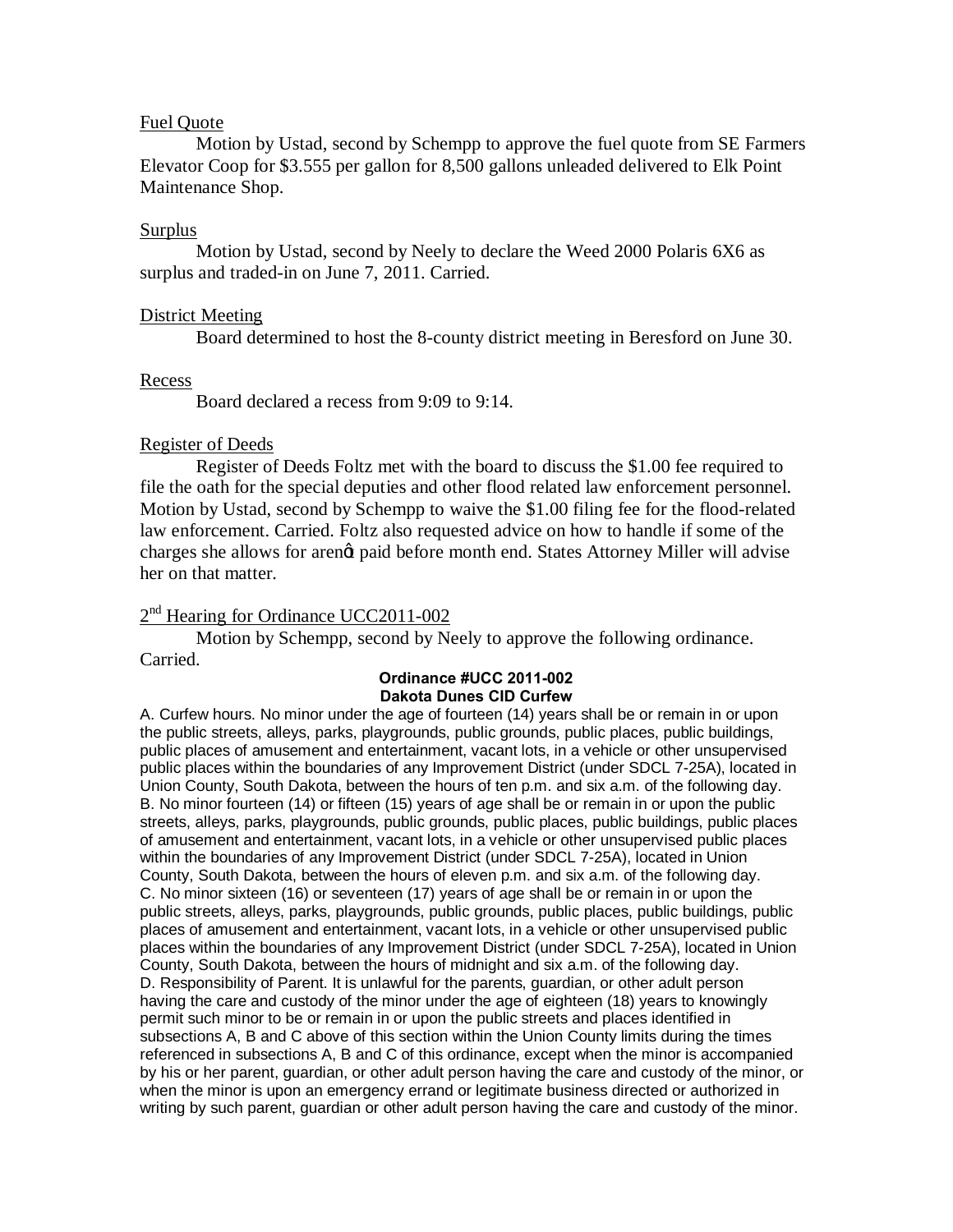E. Exceptions to Curfew. The provisions of this ordinance imposing a curfew on minors shall not apply to a minor accompanied by his or her parent, guardian, or other adult person having the care and custody of the minor, or where the minor is upon an emergency errand or legitimate business directed or authorized by his parent, guardian in writing (and dated) or such other adult person having the care and custody of the minor. In addition, minors who have been emancipated are not subject to this ordinance, nor are minors who are attending sponsored school or sponsored church events, attending city council meetings, political activities and similar events which are protected by the First Amendment of the United States Constitution. F. Penalties.

1. Any minor under the age of eighteen (18) years who violates any of the provisions of this section is guilty of a petty offense, and is subject to arrest or citation. Upon such arrest or citation, the minor may be taken and delivered into the hands of his or her parent, guardian, or other person authorized by the parent or guardian having the care, custody and control of that minor.

2. Any person, guardian, or other person authorized by the parent or guardian having the care or custody of a minor, who violates this section shall be guilty of a petty offense, and upon conviction thereof shall be punished by a fine not to exceed one hundred dollars (\$100.00). 3. Any minor under the age of eighteen (18) years who violates any provision of this section shall be guilty of a petty offense and upon conviction thereof shall be punished by a fine not to exceed one hundred dollars (\$100.00).

### **\_\_\_\_\_\_\_\_\_ Duties of law enforcement.**

Each member of the Union County Sheriffos office or other South Dakota law enforcement officer is hereby authorized to arrest any person violating any of the provisions of this ordinance and retain such person for a reasonable time until complaint can be made and warrant issued and served; provided, however, no child or minor person arrested under the provisions of this ordinance shall be placed in confinement until such person has been taken home or the parents, guardian or the person who has legal custody and control of such person has been notified and until the arresting officer has ascertained whether or not such minor person is within the control of his or her parent, guardian or legal custodian so as to ascertain the wishes of the parent, guardian or legal custodian, and the parent, guardian or legal custodian shall refuse to be held responsible for such minor person.

Adopted this  $14<sup>th</sup>$  day June, 2011.

#### Federal Fund Allocation

Motion by Ustad, second by Schempp to approve the Funding Exchange agreement with the state with Union County to receive \$180,387.35 for the annual federal sub-allocation of federal Surface Transportation Program (STP) funds from the state for maintenance and construction of federal aid highways under the jurisdiction and control of the County. Motion carried.

#### States Attorney

Motion by Neely, second by Schempp to approve travel authorization to allow two statesø attorney employees to attend a one-day seminar in Sioux Falls on June 15, 2011. Motion carried.

#### Executive Session

Motion by Neely, second by Ustad to enter executive session to discuss legal matters at 10:15 a.m. Carried. Chairman declared out of session at 10:35 a.m.

#### Recess

Chairman declared a recess from 10:30 to 10:49.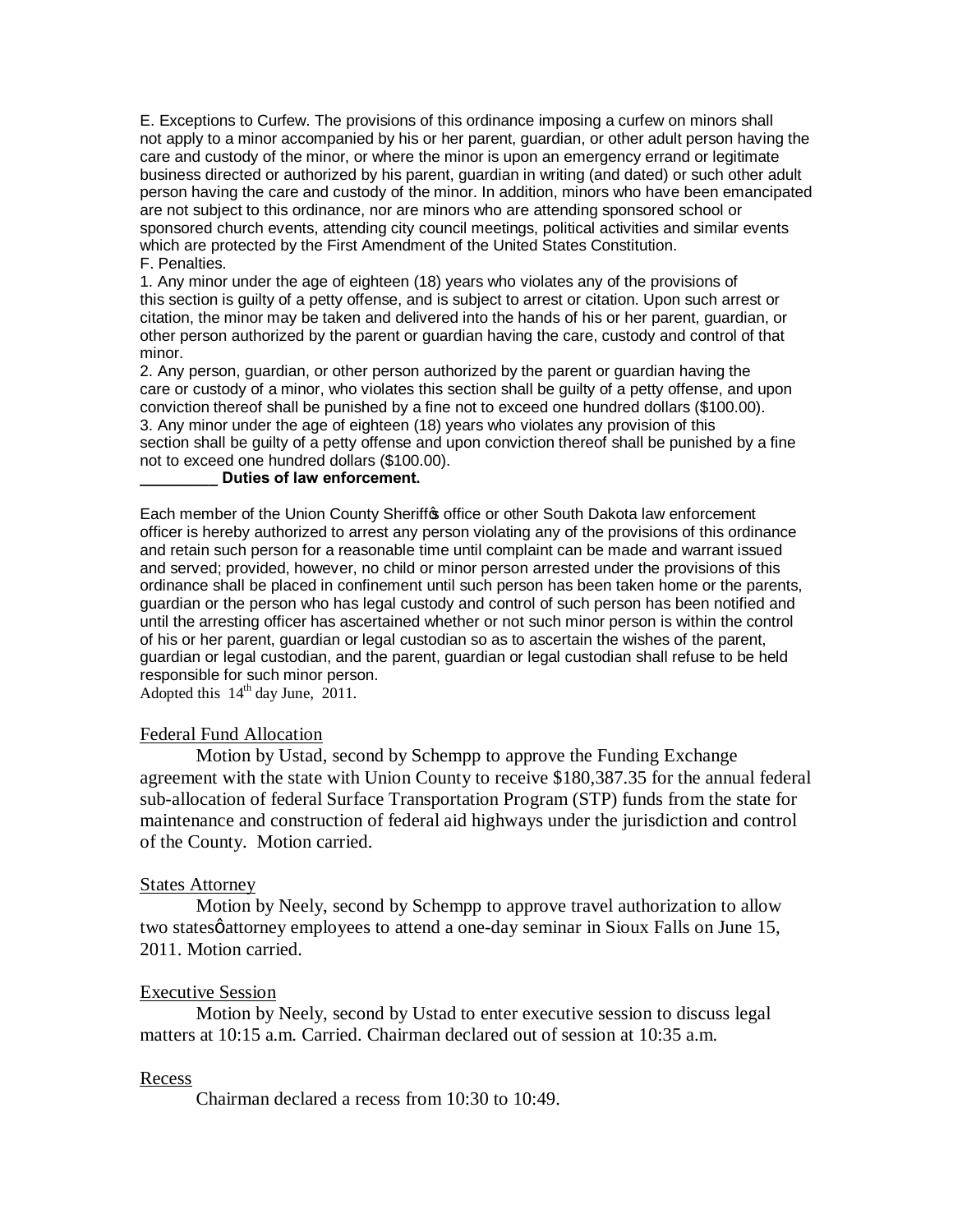#### Planning and Zoning

Planning Director Henze met with the board to discuss adding a line item to the schedule of fees for Inspections with the cost of \$50 per inspection. Motion by Schempp, second by Neely to adopt the addition to the schedule of fees as follows: Inspections at \$50 per inspection. Carried.

### Insurance Renewal

Mark Jensen met with the board to discuss the insurance renewal. Motion by Ustad, second by Schempp to continue our liability insurance coverage with Jensen Insurance. Carried.

#### Recess

Chairman called for a five-minute recess.

#### Executive session

Motion by Schempp, second by Neely to enter executive session to discuss personnel at 11:55 a.m. Carried. Chairman declared the board out of session at 12:02.

#### Claims

Motion by Neely second by Ustad to approve the following claims. Carried. The following claims have been audited, approved and warrants drawn on the same: Bi-Weekly payroll for 06-17-11: Auditor \$147.00; Treasurer \$136.50; Data Processing\$120.00; State & Attorney \$525.95; Public Building \$572.00; Assessors \$236.25; Register of Deeds \$618.50; Sheriff \$39,126.44; Nurse \$159.75; WIC \$287.55; Extension \$712.50; Weed \$5,275.70; Highway \$49,359.97; Coroner \$58.00. Accurate Reporting Inc (Transcripts) \$316.70;Alcester Ambulance (Allotment) \$5,000.00;Alcester Fire Dept (Allotment) \$8,500.00;Alcester Union (Ads) \$283.62; Alliance Communication (Phone) \$513.33;Am San (Supplies) \$181.40;American Bar Assn (Membership) \$280.00;Artic Ice (Repairs) \$25.00;Avera Queen Of Peace (Drug Test) \$164.70;Avera Sacred Heart Hospital (Care) \$819.09;Beresford Ambulance (Allotment) \$5,000.00;Beresford Fire Dept (Allotment) \$8,500.00;Beresford Republic (Ads) \$214.42;Bernies Lawn & Garden Cent (Supplies) \$45.85;Bierschbach Equipment (Repairs & Supplies) \$5,279.95;Brian L Wells (Maint) \$210.00;Butler Machinery Co (Repairs & Supplies) \$1,282.09;C & R Supply Inc (Maint) \$2,006.79;Campbell Grading (Supplies) \$14,611.50;Campbell Supply (Supplies) \$368.96;Casey's General Store (Supplies) \$52.40;Cathy Rehfuss (MI Hearing) \$15.00;Cedar Shore (Lodging) \$491.70; Chesterman Co (Water) \$126.50;Childrens Inn (Allotment) \$407.50;City Of Alcester (Utilities) \$51.58;City of Elk Point (Utilities) \$3,571.96;City Of Hawarden (Allotment) \$5,500.00;Claritus (Supplies) \$3,080.00;Community Health Clinic (Care) \$68.25; Concrete Products Co (Supplies) \$669.00;Cornhuskers International (Supplies) \$136.50; Country Estates Truck Repair (Maint) \$707.45;Dakota County Sheriff (Supplies) \$10.32; Dirks Motor Co (Repair) \$421.70;Document Depot & Destruction (Maint) \$40.00; Donna K Dietrich (MI Hearing) \$150.44;Elk Point Ambulance (Allotment) \$5,000.00; Floyd River Materials Inc (Supplies) \$7,355.75;Gempler's (Supplies) \$273.85;